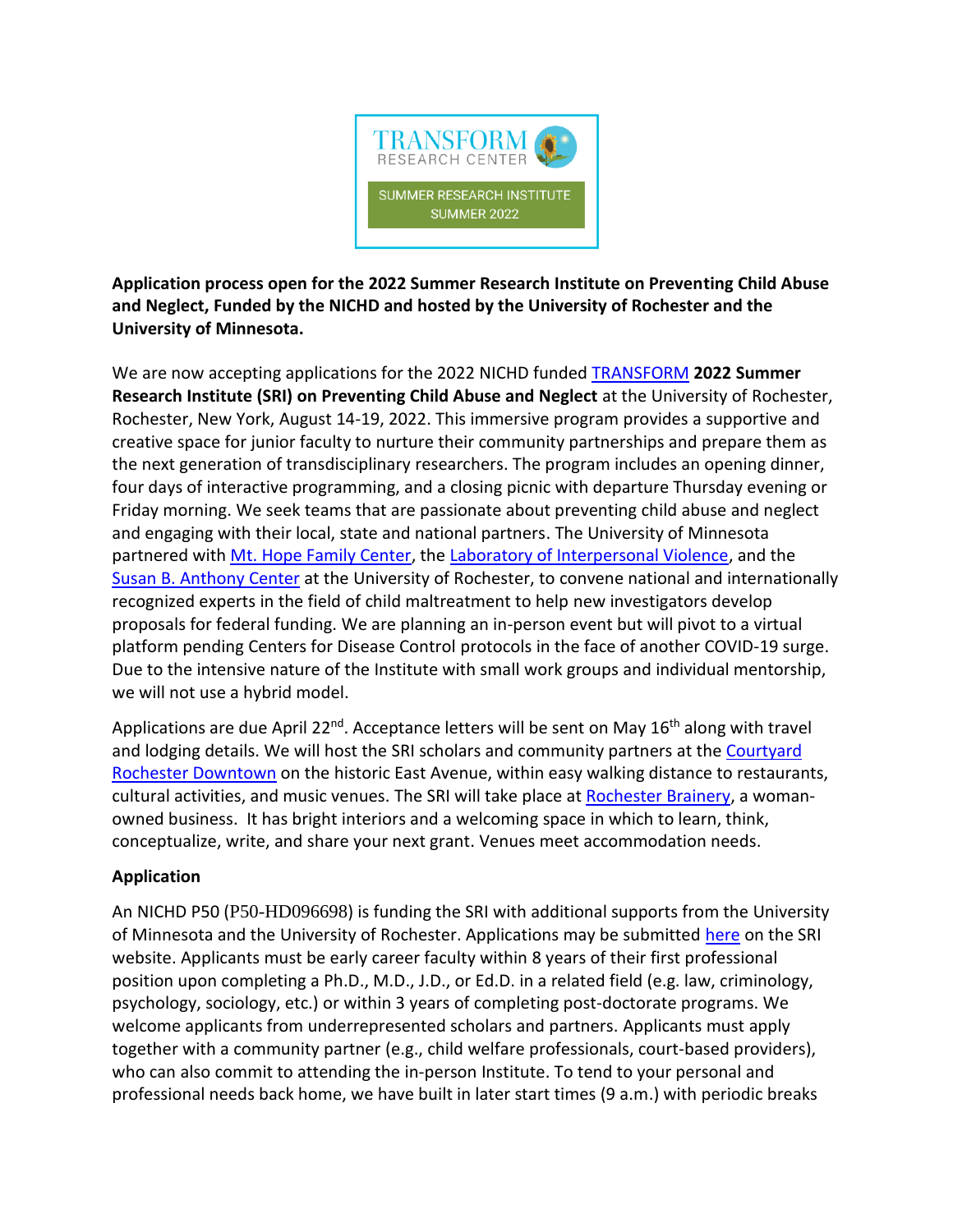throughout the day to check-in with families and home institutions. SRI faculty are comprised of transdisciplinary scientists who will discuss: developmental psychology frameworks regarding child abuse and neglect, community-based participatory research, acquiring and merging data sources, human subject requirements when recruiting vulnerable populations, scientific team leadership and grant management. Our target scholars are new researchers interested in examining their approach to child abuse and neglect prevention within interdisciplinary contexts. SRI faculty represent a cross section of disciplines from the University of Minnesota and University of Rochester and are noted on the SRI website. We will invite additional speakers and mentors as resources for accepted applicants. For the proposal, please limit the statement to three pages, double-spaced, 12 pt. font, 1 inch margins. The statement should include attention to specific aims, background, innovation, approach, and potential policy implications. Within the approach section, please identify your community partner, the length of the relationship, and how the community partner is involved in the creation, implementation, and analysis of the project.

Due to the intensity and team-science nature of the SRI, participation is limited to 6 scholars and 6 community partners. There is no tuition costs for either the scholars or their partners. Travel, meals and lodging costs, as well as training efforts are covered for both the scholar and their partners. Additional community partners may attend at their own expense for travel and lodging; meals will be provided. Preference will be given to academic-based applicants seeking to create partnerships to facilitate a societal impact on preventing and reducing child abuse and neglect. More details are available on the [SRI website](http://thetransformcenter.org/transform-summer-research-institute) along with the application requirements. Pilot grants created during the SRI are eligible to submit for pilot funding post-SRI.

# **Key Dates**

Application Deadline: April 22, 2022 Notifications of Acceptance Begins: May 16, 2022

### **Frequently Asked Questions:**

# **What if I am only able to attend for some of the days?**

We encourage all attendees to commit to attending the entire SRI for maximum benefit. Accommodation requests can be considered on a case-by-case basis.

# **What costs/ expenses will I be responsible for?**

Travel stipends will be given for airfare/train fare. Lodging is covered from 8/14-8/19, breakfast is included each morning and lunch will be provided during conference days. There will be an opening and closing dinner provided. Attendees are responsible for three-nights of their own dinner and any additional items purchased during the visit.

### **Will there be an option to attend virtually?**

There will *not* be an option to attend virtually. The SRI is an opportunity to collaborate and work face-to-face with community partners and key stakeholders in the field of child welfare.